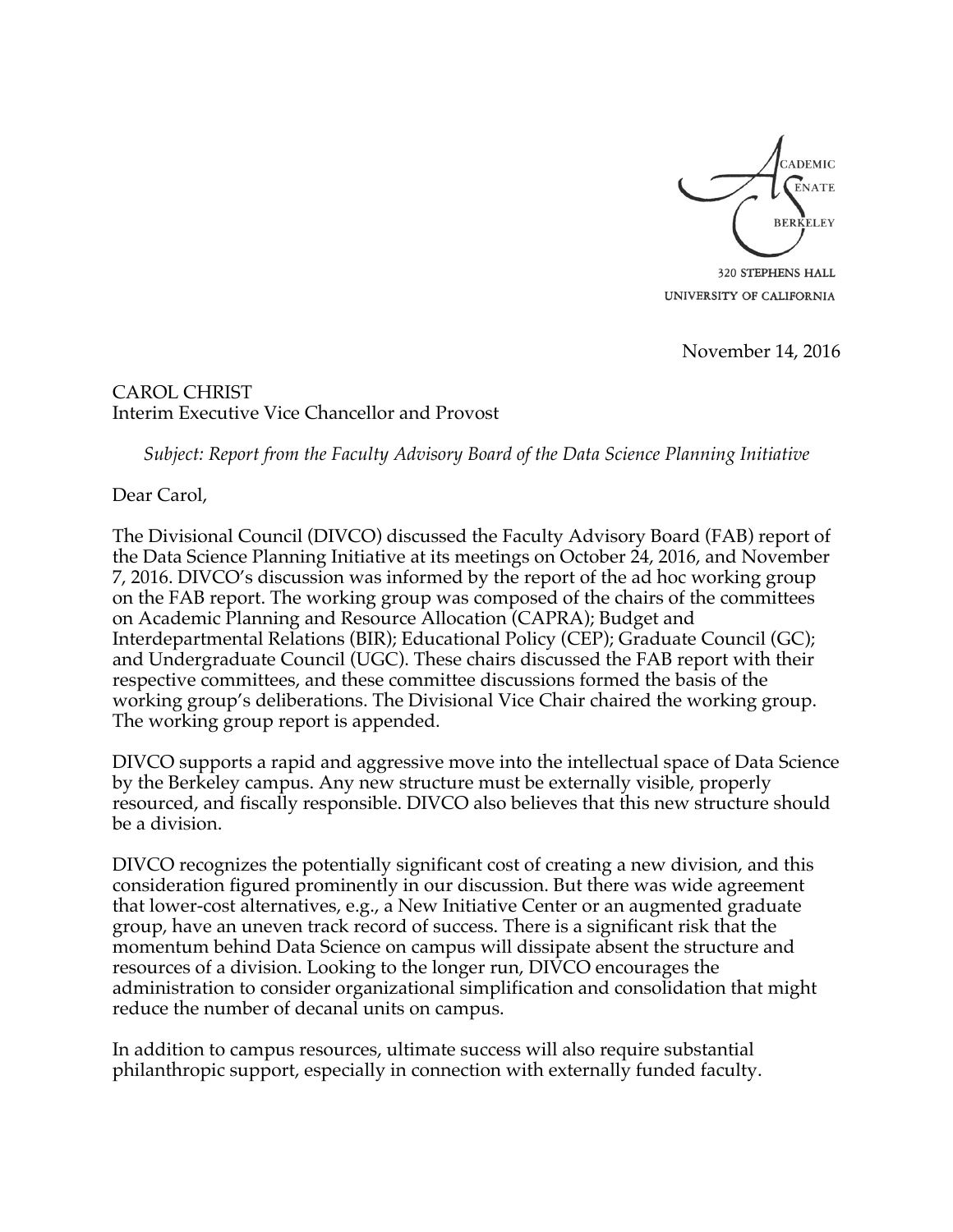The governance structure of a new division is a critical decision, and several options are currently being discussed across campus. These include the bi-college option proposed in the FAB report in which the division would be part of both the Colleges of Engineering and Letters and Sciences. Another option is a stand-alone school, possibly entailing a reconfiguration of the Information School. Still another structure is a new division within the College of Engineering.

DIVCO is agnostic about the appropriate governance structure at this point in the process. DIVCO does however strongly believe that the decision about structure should be guided by several important considerations. First, the ultimate structure should reflect the bottom-up desires of the faculty involved. Second, the structure should support the important goal of a data science initiative that is deep, broad, and rich. Finally, the governance structure should be open and forward-looking, one that allows for the evolving nature of the fields involved.

Should the administration decide to establish a data science division, DIVCO recommends that the next steps should be a timely decision regarding the governance structure followed by a detailed proposal for the new division which would subsequently be reviewed by the Senate and others as specified by the Review Process Guide. Noting the wide range of views across campus about the appropriate divisional structure, or even whether there should be a division, DIVCO discussed the merits of convening a retreat charged with resolving this issue and, ideally, finding a consensus. A respected member of the faculty would be tasked by you with bringing the relevant parties together in a day-long retreat with the goal of reaching a decision on the governance structure. This would be done on an expedited basis, and the retreat would ideally be held over the winter break.

While I want to bring this idea to your attention, DIVCO itself was divided on its merits. Some members see this as a way of expanding the circle of consultation and possibly yielding a widely-shared if not unanimous recommendation about the structure. Such a shared recommendation would be an enormous plus in moving forward. Others see this as largely redundant given the wide-ranging input you have gotten and are getting to the FAB report from the Senate, Deans, several departments, and other parties as well as from the bottom-up efforts that preceded the FAB. There was also some skepticism about the prospects of reaching a widely-shared recommendation. Whether you decide to convene a retreat or not, DIVCO believes that a timely decision on structure is important.

After the governance structure is decided, DIVCO recommends that a faculty lead be named possibly along with an advisory board. The lead will be responsible for working with the relevant departments and units to develop a detailed plan for the new division. The FAB report describes the goals and a timeline for this process. In addition to those goals, the Senate working group emphasizes that any actual proposal for a new administrative unit requires a detailed study of the cost of its creation and operation - with particular attention paid to new administrators. The proposal would then be reviewed by the Senate and administration as per the Review Process Guide and Compendium.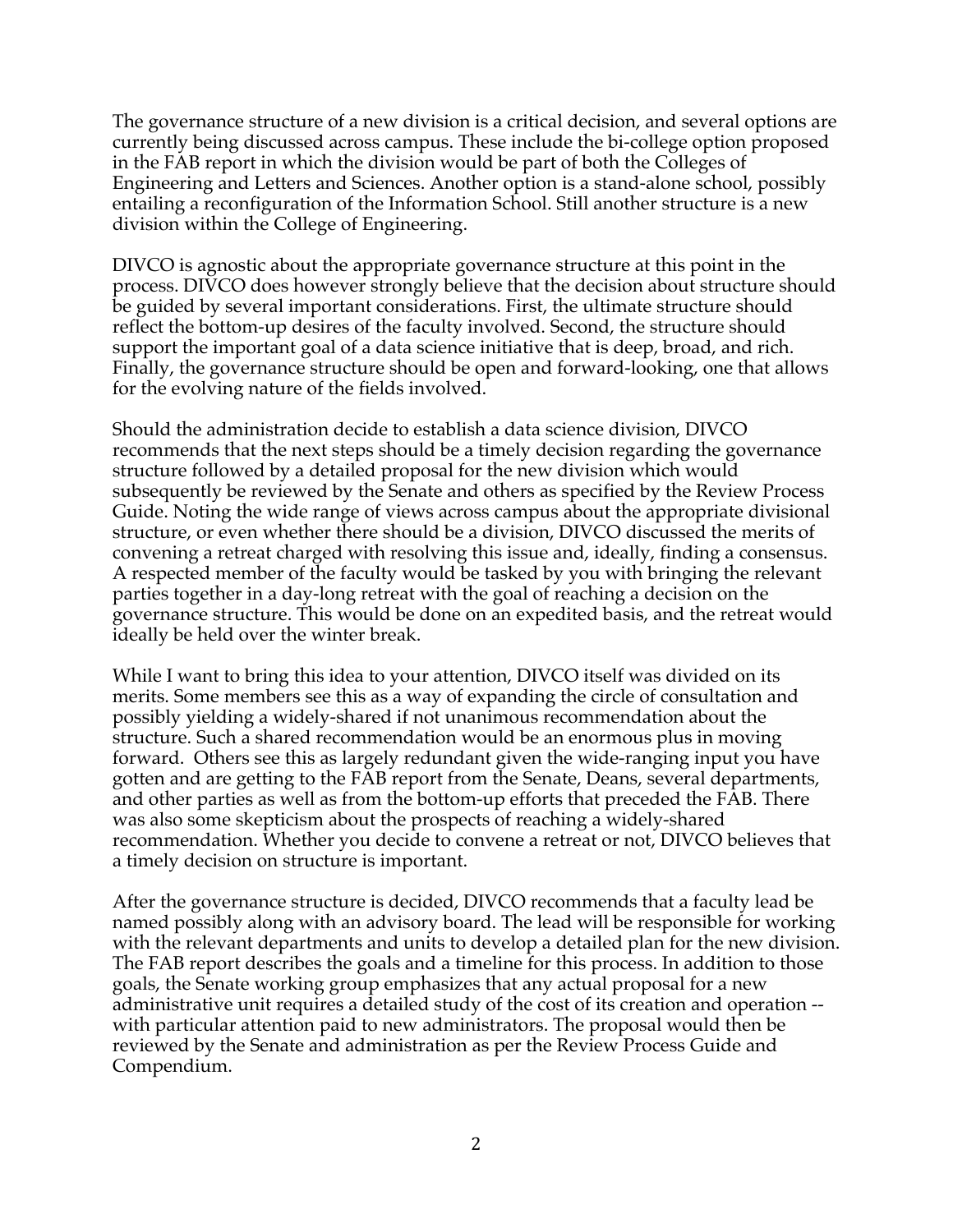The Senate looks forward to working with the administration and campus as a whole to ensure Berkeley's excellence and leadership in Data Science.

Sincerely,

 $M_{\star}$ 

Robert Powell Chair, Berkeley Division of the Academic Senate Professor of Political Science

Encl.

Cc: Lisa Alvarez-Cohen, Vice Chair, Berkeley Division of the Academic Senate Sanjay Govindjee, Chair, Committee on Academic Planning and Resource Allocation Stuart Russell, Chair, Committee on Budget and Interdepartmental Relations Max Auffhammer, Chair, Committee on Educational Policy Whendee Silver, Chair, Graduate Council (GC) Mark Stacey, Chair, Undergraduate Council Sumei Quiggle, Associate Director staffing Graduate Council and Undergraduate Deborah Dobin, Senate Analyst, Committee on Academic Planning and Resource Allocation Linda Corley, Senate Analyst, Committee on Educational Policy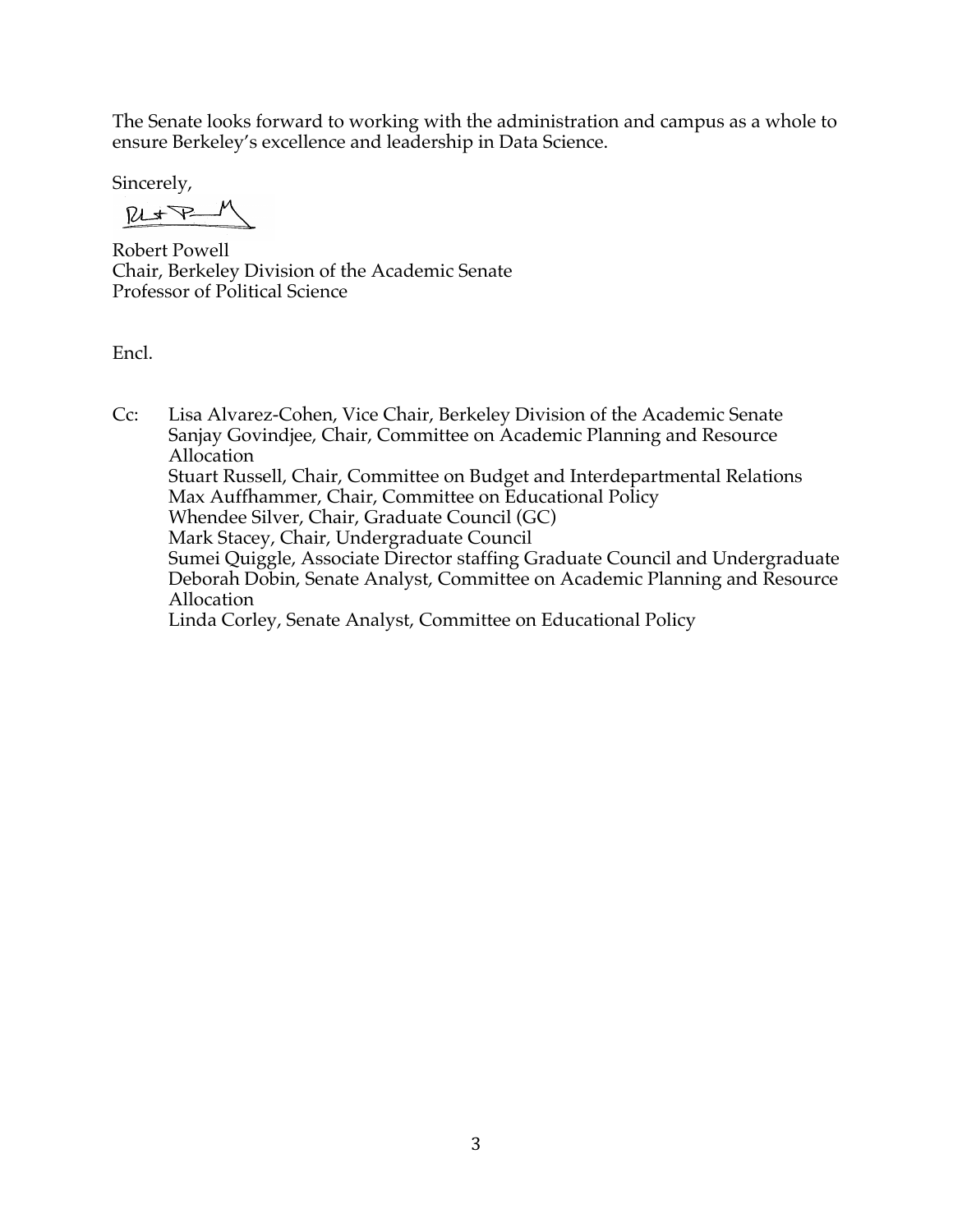Report of the Ad Hoc DIVCO working Group on Data Science

November 6, 2016

## **Background:**

After receiving the Faculty Advisory Board (FAB) report of the Data Science Planning Initiative from EVCP Christ, Senate chair Powell formed an ad hoc working group to report back to DIVCO. The members of the working group were Lisa Alvarez-Cohen (working group chair and Division vice chair), Bob Powell (division chair), Mark Stacey (UGC chair), Max Auffhammer (CEP chair), Whendee Silver (GC chair), Sanjay Govindjee (CAPRA chair) and Stuart Russell (BIR chair).

The working group was charged with synthesizing the discussions of the Senate committees. This synthesis report was the basis for DIVCO's discussion of the FAB report at its meetings on October 24, 2016, and November 7, 2016.

Each of the committees met one or more times to consider and discuss the four documents forwarded by Division chair Powell on August 31: 1) the DSPI charge letter of November 30, 2015; 2) the Summary of the 2016 Report by the Faculty Advisory Board (FAB) of the Data Science Planning Initiative (DSPI) prepared by FAB Chair Cathryn Carson on August 19, 2016; 3) the full DSPI report dated 2016; and 4) the memo providing an alternate perspective by Dean Anno Saxenian of the School of Information and co-chair of the FAB dated August 11, 2016.

The working group's synthesis of the committees' discussions follows:

# **Summary of Committees' Discussions:**

The committees considered first the overarching vision: Should Berkeley be building a new research and teaching initiative around data science? Second, they also evaluated, in general terms, the appropriate structure for a potential data science initiative: Should this be a new school or another structure? Third, they evaluated the general financial model: Where should the funds for this initiative come from? The discussions of the committees have been synthesized and are structured into four areas: Intellectual Merit, Proposed Administrative Structure, Educational Component, and Resources. The Committees agreed that the FAB report focuses on institutional structures, and only briefly touches on undergraduate and graduate education and curricula. Reference is made in the FAB report to the previously released DSERAT report (from early 2015), but the comments here are based strictly on the FAB Report, as noted below.

## **Intellectual Merit:**

The FAB Report outlines an institutional approach to Data Science that involves a concerted and aggressive investment to establish Berkeley as the intellectual leader in this field. The committees expressed enthusiasm for strengthening the research and teaching of data science on the UC Berkeley campus and agree with the report that strong support should be provided for a bold and rapid move into this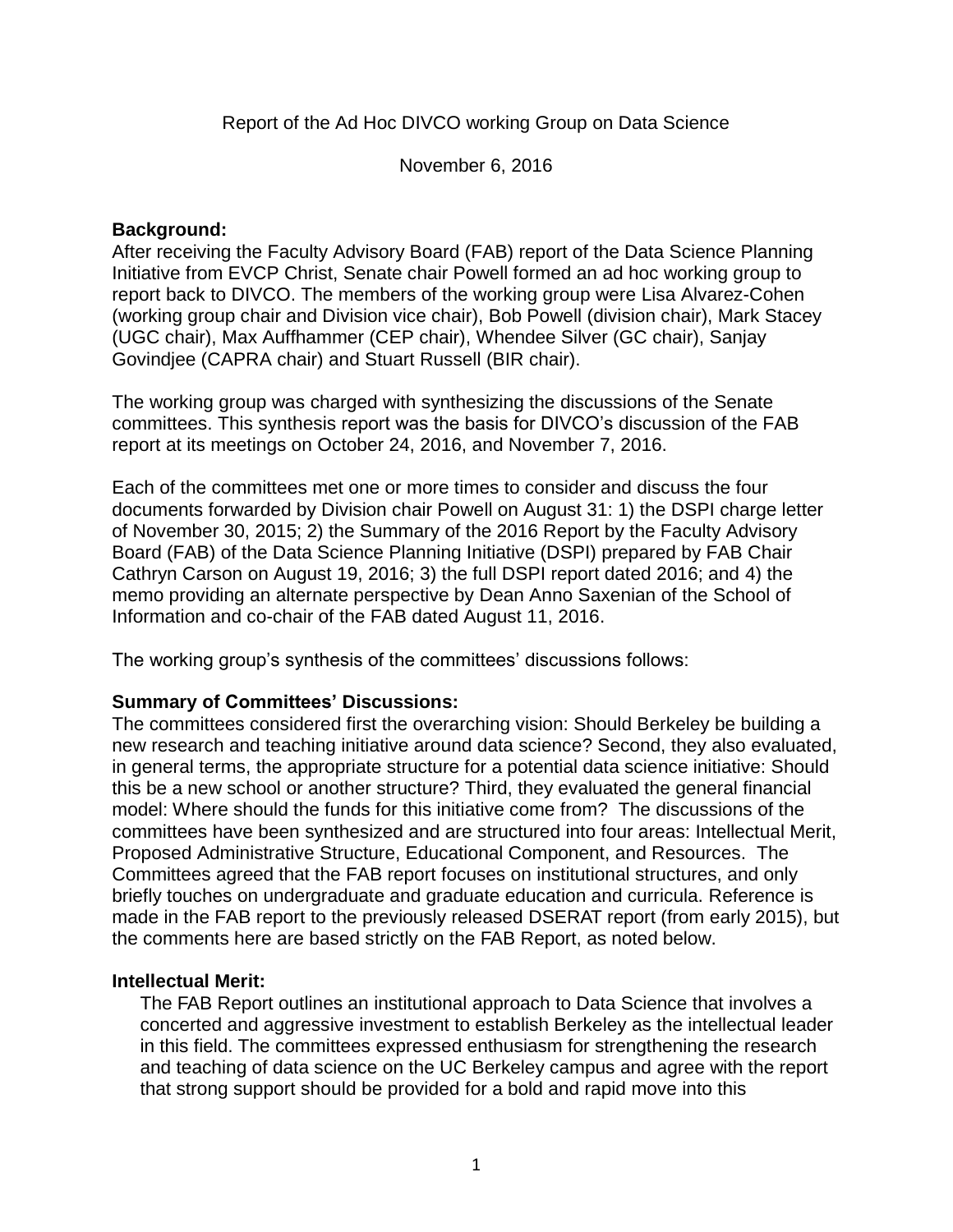intellectual space. Not only is there significant student demand for the field, we also believe there is an important intellectual pursuit in inferential and computational analysis of data that Berkeley can and should continue to lead. Therefore, discussion on the **intellectual merit** of a significant effort in data sciences was well supported by the Senate. A few issues were raised, as discussed below.

a) **"Depth, Breadth and Richness".** Any effort of this scale, of course, creates concerns or uncertainties; and the committees highlighted several. These should not be interpreted as opposition to the vision of pursuing Data Science aggressively at Berkeley; rather, they are intended to help shape the conversation about the details of the initiative. *"Depth, Breadth and Richness"* in Data Science are the three themes that the FAB report develops to describe the broad intellectual scope of the new unit. An investment in Depth is obviously central to any Data Science effort, but the other two components were points of focus in committee discussions. It is important to note that we emphatically *do not regard the proposed new Division's scope as Data Science*; it is considerably broader than even the most liberal interpretation of that term, and a very large number of faculty in the associated units do not consider themselves data scientists. The emergence of Data Science as a campus-wide theme does, however, provide a strong impetus for a reorganization.

*Principle 1: <sup>1</sup> Berkeley should explore a highly visible and well defined effort in the space of data science. We suggest that the campus flesh out Berkeley's broader vision for the future of this field and the big questions that this effort would attempt to answer, instead of focusing the effort on tools and methods.*

## **Proposed Administrative Structure:**

 $\overline{a}$ 

The FAB proposes an administrative structure for the new unit that on face value appears complex and perhaps costly. Unfortunately the FAB does not discuss in detail the constraints under which this proposal was developed and thus it is difficult to judge if it is the right structure or if there is a less costly alternative. The FAB Report's main proposal is an organizational realignment forming a new academic unit that is envisioned as a Division within both Engineering and Letters & Science, whose initial members are likely to include the current EECS and Statistics faculty and may include the iSchool, IEOR, Computational Biology, Demography, and possibly others. However, the justification of a division or school, in terms of the University's research and education missions and the broad landscape of intellectual inquiry, is largely missing. Providing a clear justification is important given that such reorganization will have major implications for many years. We believe that the justification could be built on the interlocking foundations of computation, information, communication, statistical modeling and inference, and optimal decisions, rather than around technical considerations such as increases in

 $1$  Principles are enumerated so that they can be referenced more easily. The numbers do not indicate anything about relative importance.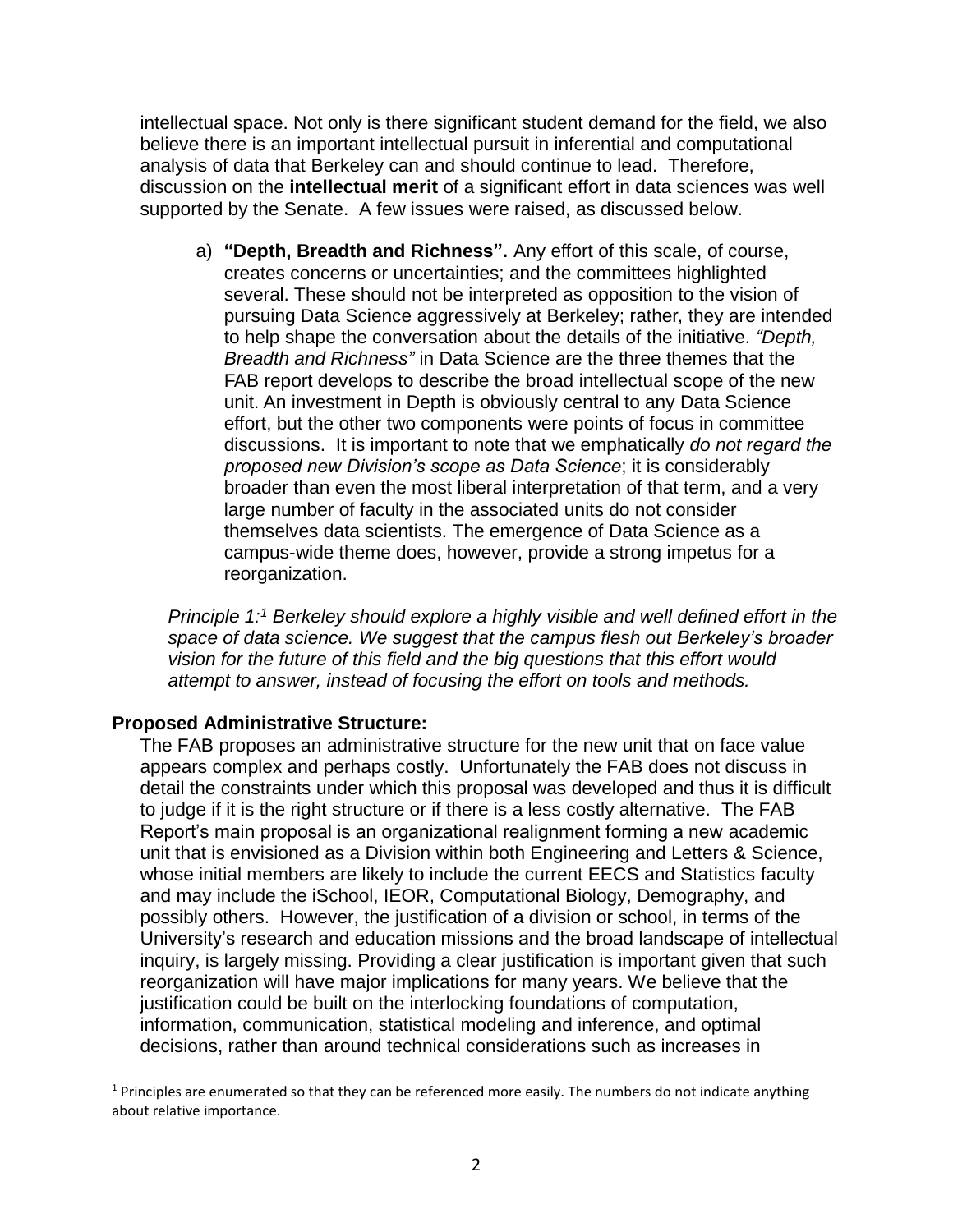processing power or the pervasive availability of large amounts of data. The proposed structure appears in part to be designed to avoid the major negative impact on the College of Engineering that might result from EECS (or some large fraction of its faculty) moving into a separate, stand-alone School. Under the proposal, Engineering will have to decide whether to form two Divisions, or have the new Division and several other Departments. In the latter case, it is unclear whether there would still be a dean for the collection of departments outside of the new Division.

The committees would like to lend support for rapid and aggressive action towards an institutional structure that will allow the field of Data Science to flourish at Berkeley, and for Berkeley to maintain its international leadership in the field. This leadership has emerged largely from Statistics and Computer Science faculty.

While some committees believe a new structure like the one described in the FAB is likely to best enable the campus to move quickly and effectively to maintain and grow Berkeley's presence in the field, this was not a universally held belief. The question was raised as to whether the Information School could be reconfigured to serve the identified need, rebranding itself as a new School for Data Science (or other name) that could rapidly be expanded to fulfill the data science mission by inviting faculty in other units to become affiliated with zero or partial FTEs. The structure of a school enables the possibility of new departments within the school - for example a liberal arts oriented department associated with data science, its applications, as well as its social implications. Though of course such a department could also arise in one of the existing L&S Divisions and affiliate with whatever new unit is developed.

A possible lower cost structure would be a New Initiative Center (NIC) that could serve as the home of the undergraduate major and graduate programs while faculty retained their homes in disciplinary departments. It could have a faculty director and an executive committee and receive a direct allocation of FTE and TAS funds. This would certainly be much lower cost alternative than a new school and would achieve the goals of high visibility and the potential for direct resource allocation. Current faculty would retain their identities within their current departments while affiliating with the Center and new faculty would choose their home departments leading to both depth and breadth in hiring within data science. With 80 faculty behind the initiative it is unlikely to face the issues that our less successful NICs have faced on the campus. It was felt that it is not necessary to have a major structure like a new school and its full apparatus to attract large donations and that we should be cautious of the "*if we build it they will come"* mentality. Donations depend on a clearly articulate idea and vision, as demonstrated by the recent Zuckerberg-Chan \$3 billion donation for a *research center*.

For any of these 3 structures or others that are finally adopted, a fundraiser could be assigned by UDAR to work with the Dean, Director or Executive Committee.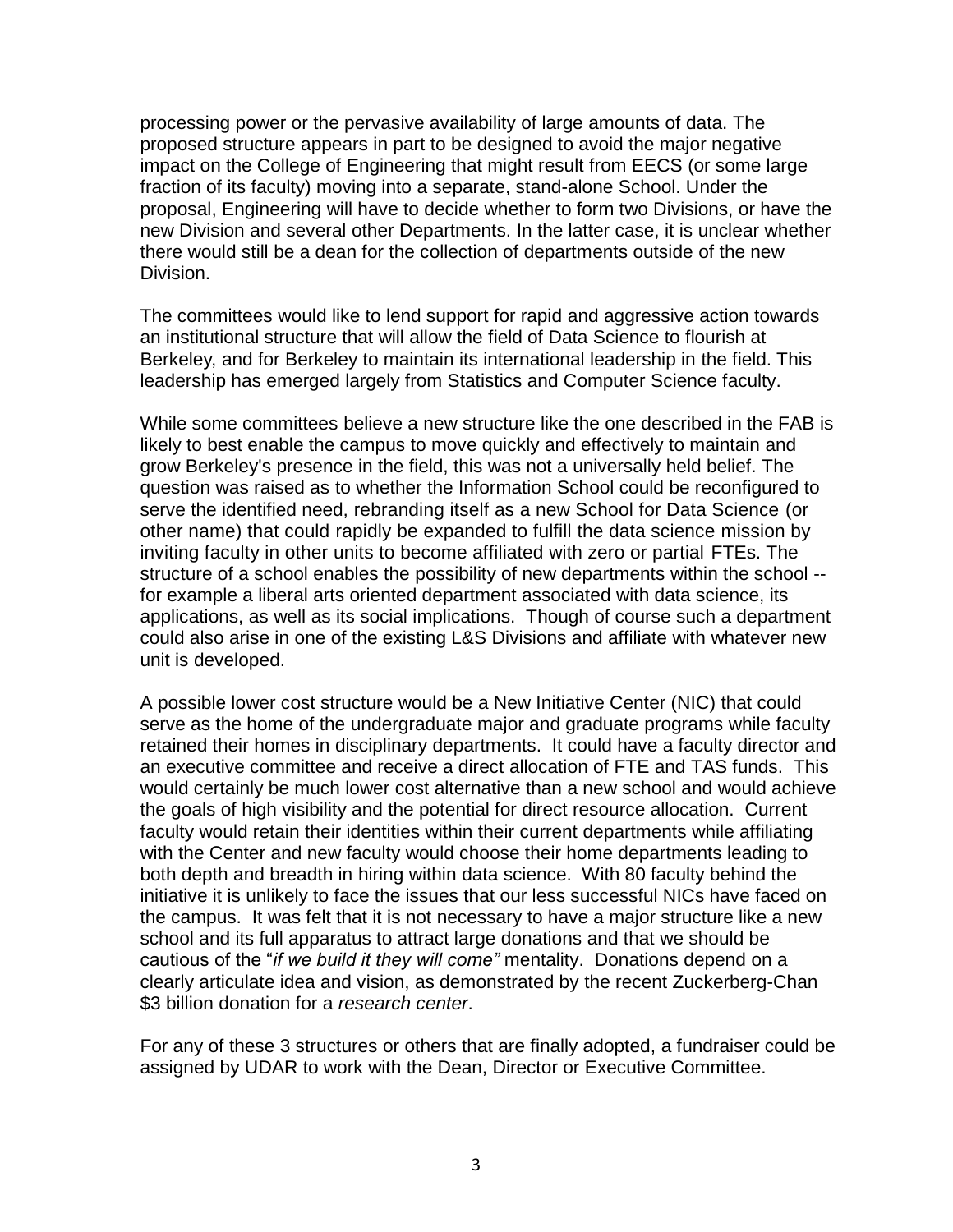*Principle 2: As part of the final proposal, the constraints associated with the final recommendation need to be transparently discussed. Without that, it will be very hard to make an informed recommendation. The school within two colleges is seen as an expensive and likely very inefficient structure; its main advantage is that is could be viewed as a solid dramatic change that could be highly visible. A standalone school has the same characteristics but would likely be able to operate more efficiently. The NIC option is the most cost effective but could be viewed as less dramatic; for the purposes of fundraising, however, this perhaps will matter less than some would argue -- ideas and commitment are what will count more. Finally, it is imperative that any planning-team includes strong representation from non-Computer Science and non-Statistics faculty (with a strong tie to data science from the applications side and the social implications side).*

Additional discussions on the proposed structure were lengthy and can be summarized as follows:

- a) **Proposed Academic Home.** Many committee members were skeptical of the proposed split of the unit between two colleges and the administrative challenges this poses, and there is no precedent for this. Members further did not understand why a significantly expanded School of Information was not the natural home for this effort. Members acknowledged that the report outlined several possible structures, but did not fully concur with the proposed solution. This was partially caused by some concern about what this would do to the EECS and Statistics Departments, where it is possible that a significant share of the faculty would move their FTEs from the departments into the new unit.
- b) **Questions to be addressed on structure.** What is the nature of the connection of the new Data Science unit to other units on campus? What is the place of faculty who are interdisciplinary or disciplinary data scientists who do not naturally fit into one of the initially proposed units within computation and data (a designation used in the FAB report) How should additional structures such as graduate groups, centers, institutes, joint majors, and designated emphases be used to accommodate the variety of connections that exist? Will new units join as a whole or will individual faculty members leave an outside department to join the new unit? In the latter case, could they move (some portion of) their FTE to the new unit, without an obvious home department? Under campus policy, any faculty member can join any department that votes to accept them. In this case, who would vote?
- c) **Relations to other Department.** Another important issue is whether the new Data Science unit should include Departments of Computational X (using the terminology of the report)—for example, Computational Biology, Computational Climate Science, or Computational Social Science. How would such departments relate to their non-Computational X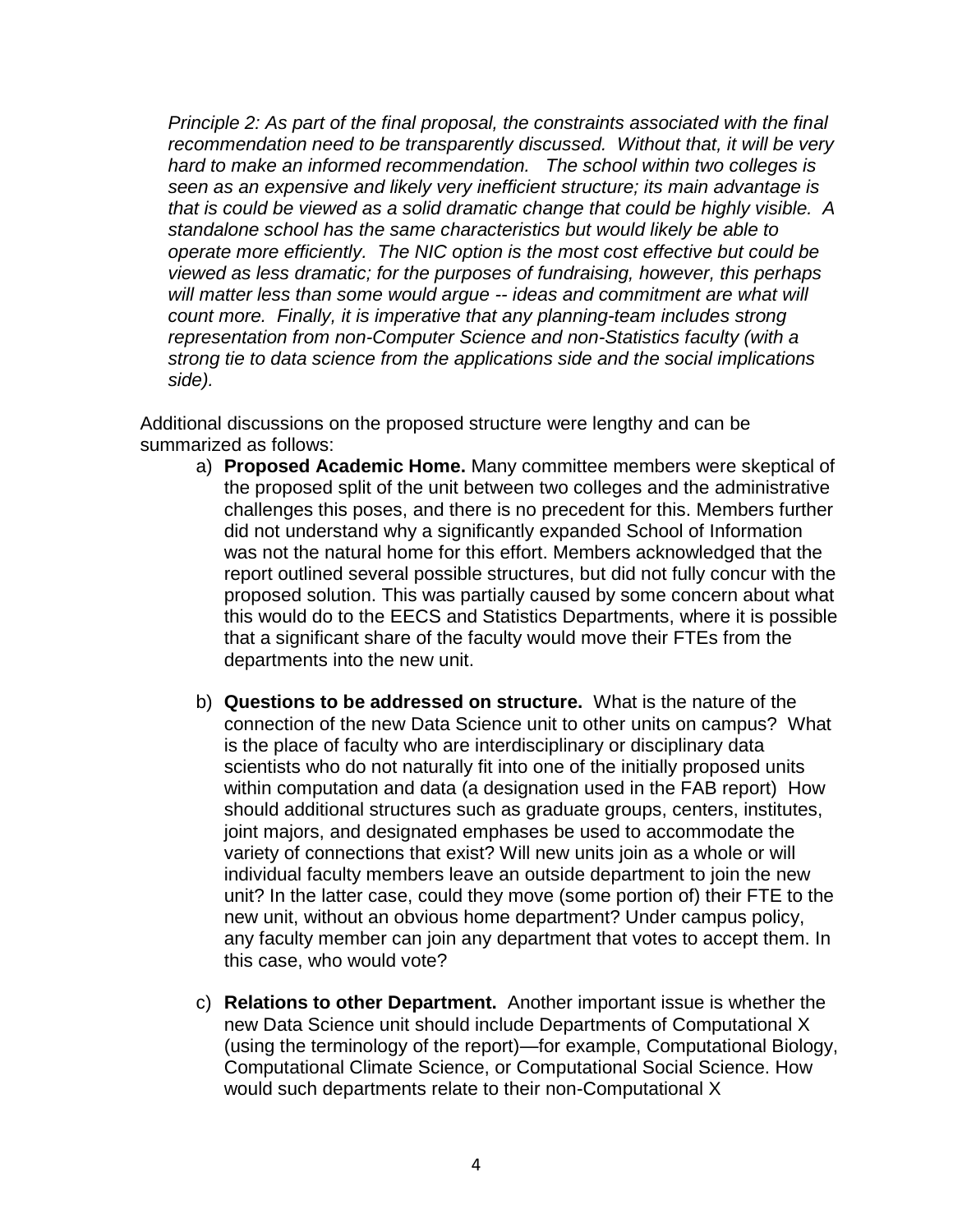counterparts? In the committees' view, it would be preferable that activities related to Computational X be part of unit X, as we believe strongly that academic units should be organized around fields rather than methods-- a situation quite similar to how applied mathematics is currently handled on campus. However, we acknowledge that in some cases X may not initially recognize Computational X as an intellectually valid approach, in which case the new Data Science unit may provide a nursery of sorts for new areas of activity.

*Principal 3: The campus needs to give some careful thought to the most beneficial structure for this new initiative. The campus currently has a proliferation of units with associated Deans, staffing and administrative bureaucracy. If the administration decides that a new standalone structure is best, the committees suggest that a possible implementation task force seriously rethink the academic home/structure for the effort.*

a) **Scale of Effort:** Committee members had varied views as to the proposed scale of the effort. At the minimum it appears that at least 80 faculty are fully behind the initiative (in round numbers 60 from the Division of Computer Science in the EECS department, and 20 from the department of Statistics). This constitutes a large core of faculty who are committed to this path for their disciplines. We acknowledge also the vote of the EECS faculty to stay as one unit thus giving a +40 in some sense to the size of the driving force. With the proposed new structure, there was serious concern about the cannibalization of other campus efforts (e.g. FTE) in the name of data science. Further, some members were sympathetic to a smaller effort in this space at the scale of QB3.

*Principal 4: If campus goes ahead with a significant effort in this space, the committee suggests that this effort be mostly funded through philanthropy and other sources of external funding. In the case of faculty FTE, this would require a specification of a tax rate of externally raised FTE for department target FTE numbers.*

b) **Integration of Data Sciences:** While the report discusses the relevance and possible integration of other disciplines/efforts into the new structure, committee members had questions about the consequences of this strategy. If faculty can freely move their FTE into the new "School", this might negatively affect programs that are net losers of FTE. In a worstcase scenario, this could affect the ability of departments to mount their core curricula in the disciplines most affected (e.g. statistics and computing). Further, the committee does not understand how faculty in the non-core disciplines would teach in the data sciences effort. Would social scientists teach social science in this major and one student could obtain a e.g. DS Economics undergraduate degree, while another might opt for a regular Economics degree? Or would these faculty teach connector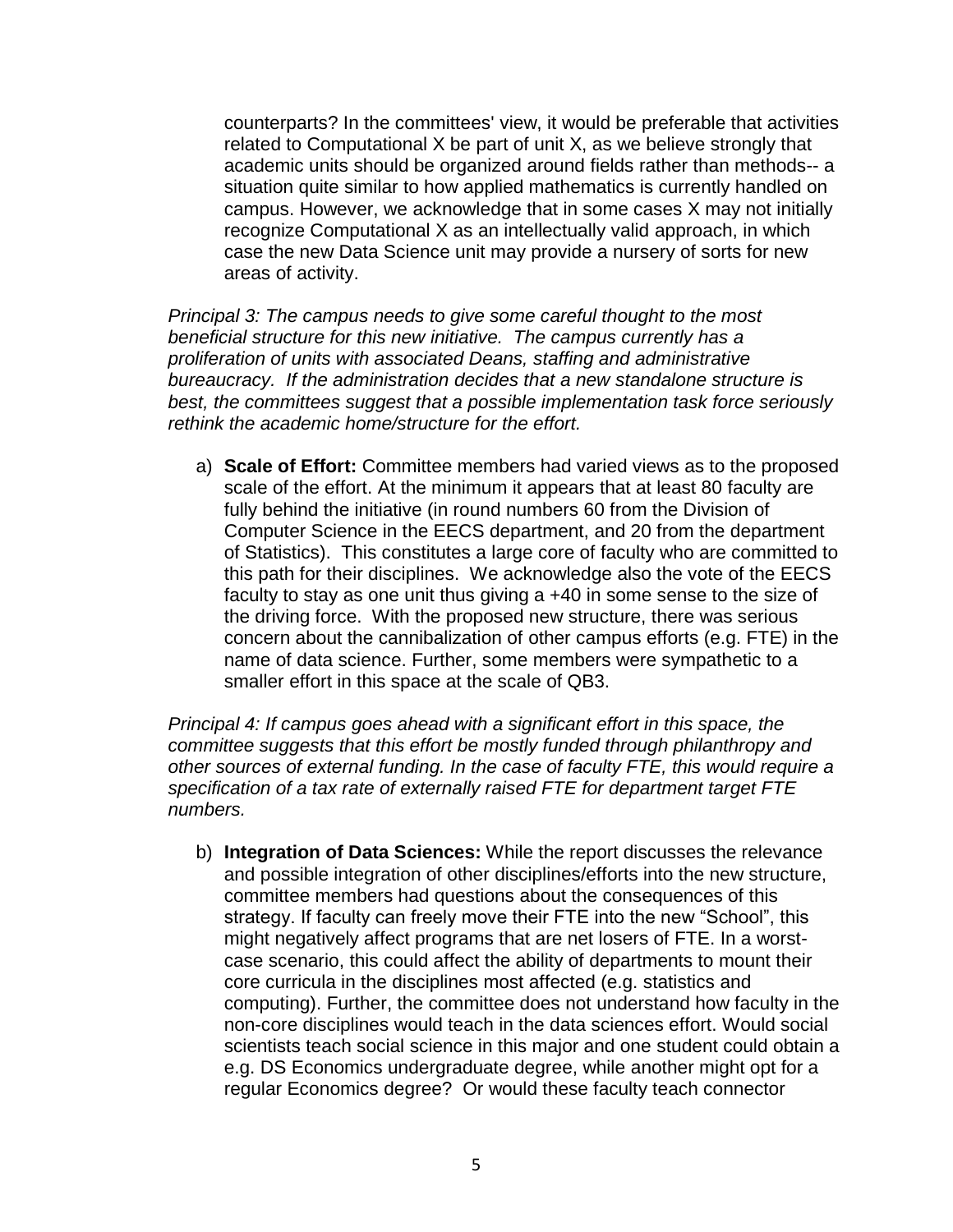courses to the "traditional majors". What would be the educational integration in the graduate curriculum? Would there be a Designated Emphasis? What would MOUs between faculty and other departments look like in terms of teaching obligations?

*Principle 5: If campus goes ahead with a significant effort in Data Science, the integration of faculty should be more carefully thought out taking into consideration the consequences for former home department "curricula". Teaching obligations should be defined via written MOUs. The relationship of a DS undergraduate program and existing majors and graduate programs should be carefully thought through and fleshed out.*

c) **Richness and Breadth in Data Science.** The committees are supportive of the FAB report's inclusion of the "richness" element of the initiative and the tight integration of data science with its application through the "breadth" element. At the same time, we don't believe the report fully recognizes what would be required to successfully pursue these themes. To be successful in this area, any proposed structure must include social scientists who think about what makes data good, fair and useful, as well as those focused on the Depth theme, in the institutional structure. This means that people with expertise in the social sciences are needed to make computation and data science better, not just that social scientists use data. The minority report from the School of Information was deemed indicative of a general weakness in the structure to incorporate social scientists into the DSPI in a meaningful way.

*Principle 6: The incorporation of disciplinary expertise (social and natural sciences, other branches of engineering) into the new structure should be pursued with a focus on the development of the data sciences, not necessarily simply the application of data sciences to other disciplines. An institutional structure built around data science should be centered on pushing the field of data science forwards intellectually, not proselytizing its existence and use. Clarifying and preserving this distinction between the development of the field and the applications of Data Science on campus may also help in managing the impact on social science and other disciplines/departments.*

d) **External Impacts of New Organizational Structures.** With the expansive vision for an institutional structure contained in the FAB report, there are undoubtedly going to be important implications for related fields and departments. Despite the call for depth, breadth, and richness in the FAB report, the committees feel that the structure as stated is primarily focused on building faculty in two units, Statistics and Electrical Engineering and Computer Science. Thus, there was concern that the plan lacked evidence of breadth and richness. While individual faculty members may have an affinity for data science in their research, the committees believe it is important that Berkeley maintain its strength in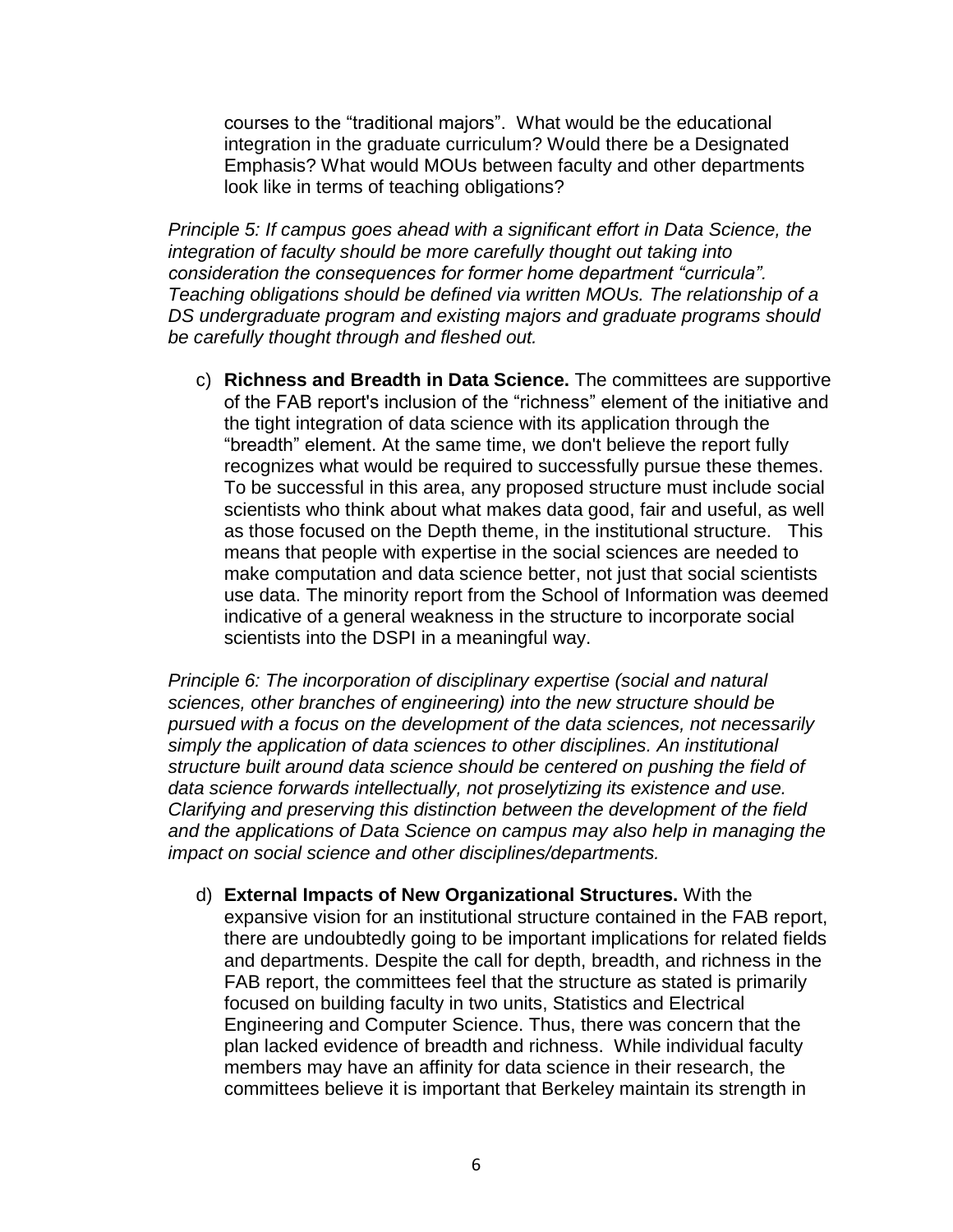disciplinary areas (e.g. in the social and environmental sciences). The idea that faculty across the whole campus would be invited to throw in their lot with a new school could have an incredibly disruptive and potentially damaging effect. Further, it is difficult to discern how the new structure will alter the distribution of majors and graduate students in existing disciplinary departments or units. Splitting social science disciplines between 'traditional' departments and the new unit (i.e. having a Political Science Department in one place on campus and a cluster or department of people doing data-driven political science research and teaching in the new unit) splits the discipline artificially based on methods used, not the intellectual focus of the field.

*Principle 7: Striking the balance between pursuing new initiatives (in general, but for now in the particular case of data science) and maintaining strength in the disciplinary departments, majors and minors will be a critical aspect of the formulation of the detailed implementation of a structure to pursue data science on campus. It dictates that attention must be paid to the external effects of such actions on other departments, not just in terms of number of majors or resources, but also in terms of its intellectual and academic niche on campus.*

### **Educational Component:**

It was noted by several committees that the report did not contain a significant description of the undergraduate program in Data Sciences under the proposed new structure. However, it was noted by some who have been long acquainted with the Data Sciences initiative that the undergraduate educational vision was laid out in a prior report (DSERAT report, 2015), which was not included with the supplied materials and not explicitly part of the official charge. Hence the committees considered the information provided in the 4 documents supplied.

**a) Undergraduate and Graduate Curricula:** While we recognize that the curricula were not the focus of the FAB report, the committees believes that there are curricular structures that could be created to emphasize the "Breadth" aspects of Data Science without formally establishing it within the new unit. One approach to create this bridge would be for the new Data Science major to be defined by a "core plus application" structure: majors would develop a depth of expertise in data science methodologies and approaches, but would also choose a pre-defined cluster in an application field (with courses that are disciplinary – not necessarily datacentered); each application field could even define a distinct major within data science (i.e., majors in "Data Science in Sociology", etc.). A possible model lies in the pre-defined double majors that Stanford has developed in Computer Science in conjunction with the Humanities. Nevertheless, important curricular questions remain, such as: What would be the lower division requirements for majors of Data Science? How would they compare with Engineering and L&S requirements?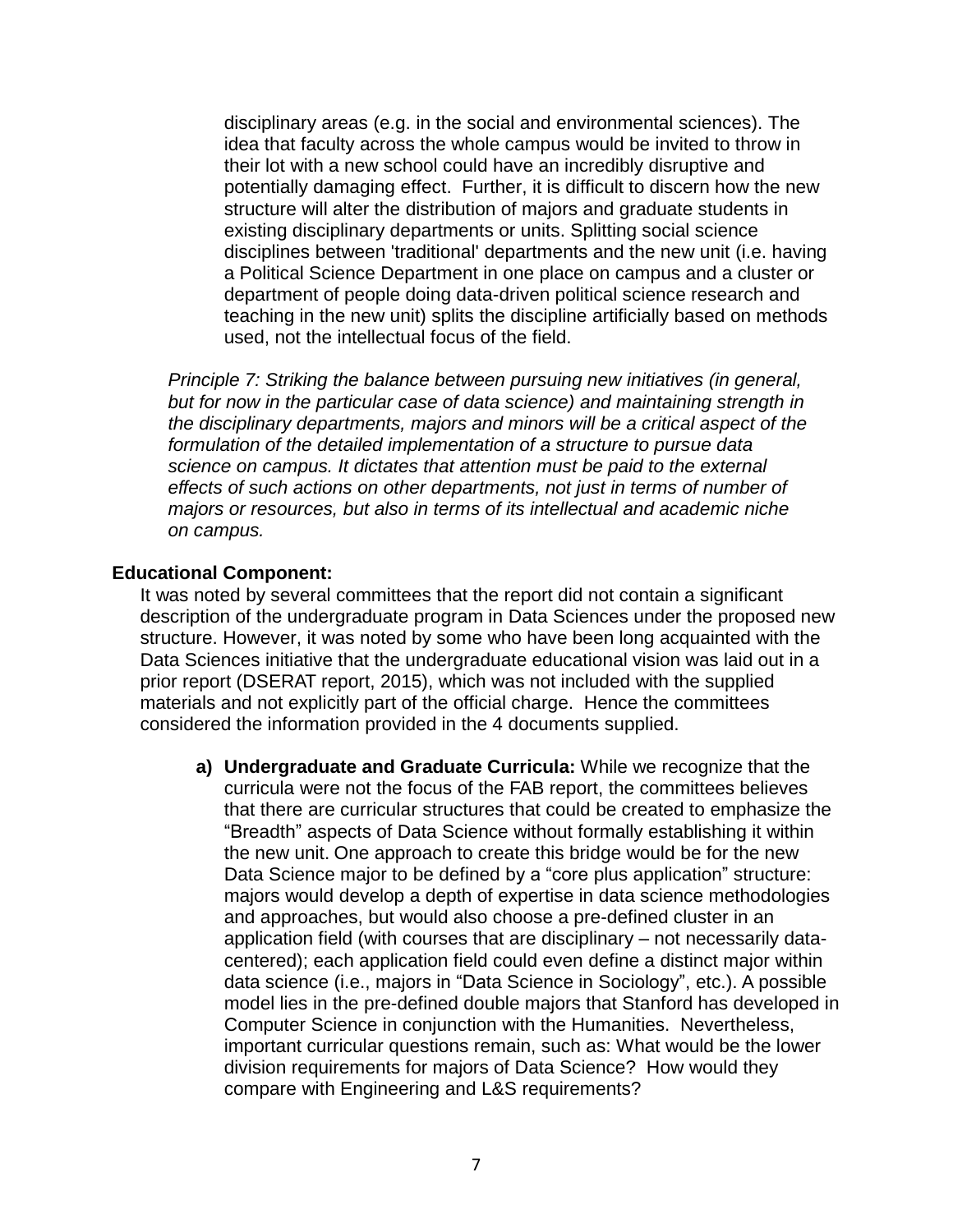*Principle 8: Although the undergraduate and graduate curricula are not well described in the FAB, the senate is aware that if the initiative goes forward, COCI, Graduate Council and Undergraduate Council will have the opportunity to weigh in on details as they relate to the educational components. Therefore, the Academic Senate expects to play a significant role in development of these new curricula.* 

### **Resources:**

It is important for the campus to be able to make strategic decisions to invest strongly in compelling areas that further our academic mission. In discussions on resources all committees agreed that the unit will need to be resourced appropriately with FTE, TAS, and fundraising support. Concerns were voiced about using existing resources in the current budget climate to focus on this effort, but also acknowledged that this presents a significant fundraising opportunity.

*Principle 9: The FAB calls for \$2.5 million to launch the planning stage. Given the implied promise that DSI can leverage large external donations, it seems appropriate that the campus would provide, something on the order of half of the*  funds with the other half to come from private philanthropy. This would be an *initial (very small) test of external interest.*

- a) **Resource planning.** Any actual proposal of a new administrative unit requires a much more detailed study of the cost of its creation and operation - - with particular attention paid to new administrators. It is possible that the marginal costs would be low but this cannot be assessed from the FAB report. We should be very cautious of creating another dean in our already crowded Council of Deans. We should really be thinking of ways to reduce the number of deans.
- b) **Funding for the new unit.** Many raised questions regarding how the new unit would be funded, particularly the balance between new funds and existing campus funds, and how this mix would be determined. The committees expressed that it is impossible to decouple the financial considerations from the structural ones. There was concern regarding how the DSPI funding would potentially impact funding for existing units and other initiatives on campus.

*Principle 10: If the campus proceeds with a significant effort in this space, the new unit needs to be given the resources to succeed, as there is a record of efforts that did not succeed because of insufficient resources being dedicated to them. Given that, the committees are wary about the campus incurring costs without valid financial projections or plans to re-allocate resources should the unit*  not be reasonably self-supporting. However, given the optimism about the level *of philanthropy expressed in the FAB report, the suggestion from some committees that the majority of resources for this new unit should come from*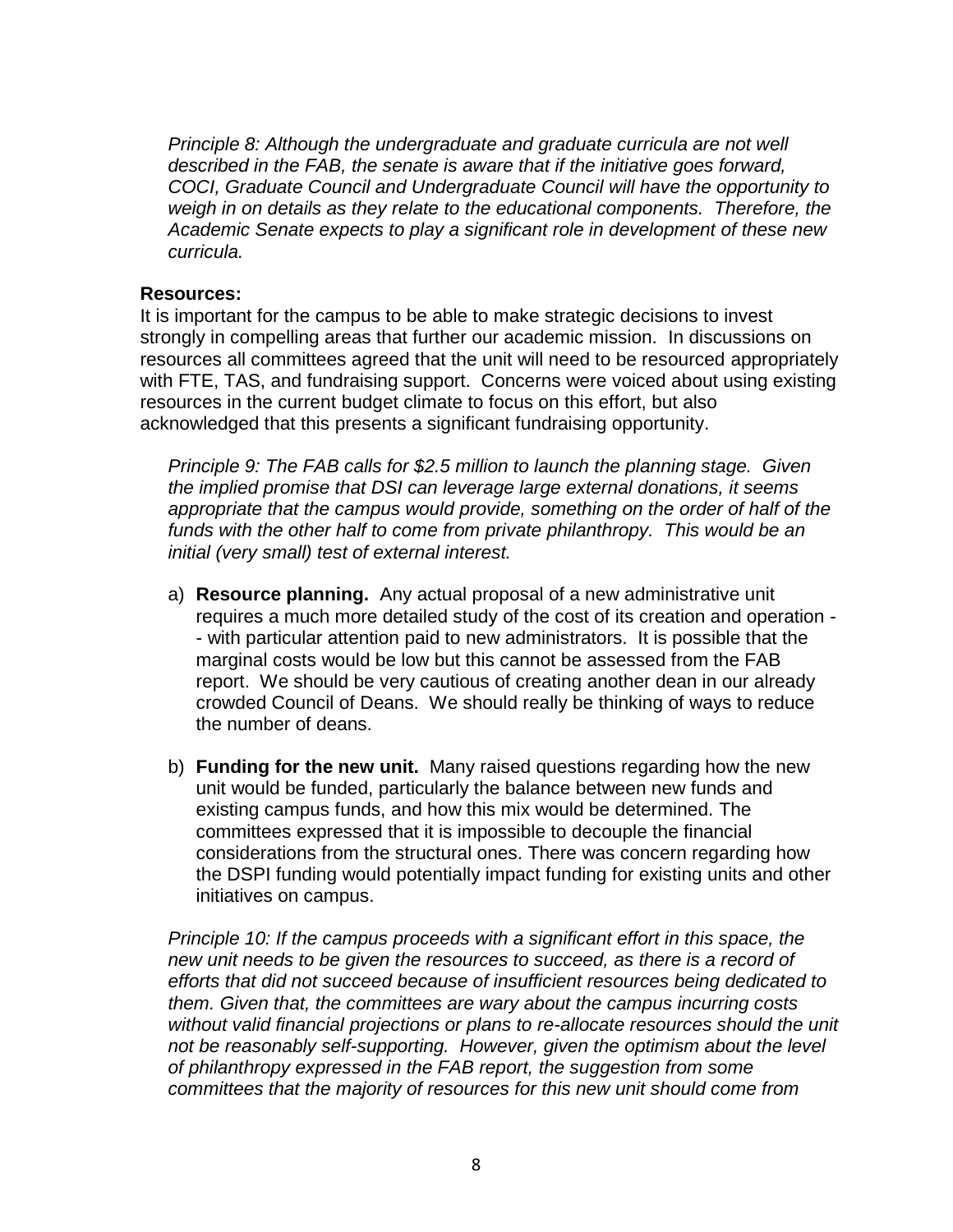*external sources to allow the campus to address its current short run financial challenges, could be implemented.* 

c) **Instructional Resources.** Assuming that the new unit will be in charge of a new Data Science major, minor and perhaps DE, with the expected interest among our students, it is important that TAS monies be directly allocated for instructional support in proportion to the student credit hours. It was the feeling of the committees that the education program is already happening and will expand independent of what the campus does in response to the FAB report. In this time of diminishing TAS budgets, their distribution becomes increasingly important.

*Principle 11: TAS funds should be directly allocated to the new unit for instructional support in proportion to the student credit hours. The implications of different institutional structures on TAS distribution should be explicitly defined and evaluated as early as possible in the process, including consideration by UGC and GC. In fact, we suggest that the campus take advantage of this opportunity to rationalize its TAS allocation policies for all units.* 

*Principle 12: As part of any detailed planning exercise, there should be a wellarticulated plan that shows how enrollment in the new major will be gated to match the available teaching resources. While it is very egalitarian to want to enroll all-comers, it is not realistic for majors in demand. It threatens the concept of a comprehensive university and would likely lead us towards a model of an institute of technology.*

- d) **FTE allocation***.* We expect FTE allocations to proceed as they have historically, and that they will be informed by decisions regarding endowed FTE. To provide maximum visibility to the new Data Science unit, the campus may decide to advertise that a large number of FTE allocations for the new unit are expected to be sought at the outset for the purpose of making a strong statement and displaying campus commitment. Leaders of the unit would then be expected to raise a certain number of fully funded FTEs per state FTE -- a 2 to 1 ratio was discussed as one model. Note that the funding levels for these fully endowed FTE should account for the generally high salaries in the DS fields. The unit would also need an ongoing mechanism for making its FTE requests -- something that could potentially be arranged through deans, directors or directly with the Provost.
- **e) Endowed FTE**: The proposal is, to some extent, predicated on acquiring a large number of endowed FTE. Questions arise such as: What should be the basic parameters of a formal (not an *ad hoc*) policy for handling endowed FTE requests? How much endowment is required for faculty in Data Science? If a unit finds a donor for an endowed FTE, how should that change its future FTE allocation from campus so that units have incentive to find donors, but the campus also benefits? Should the policy be uniform